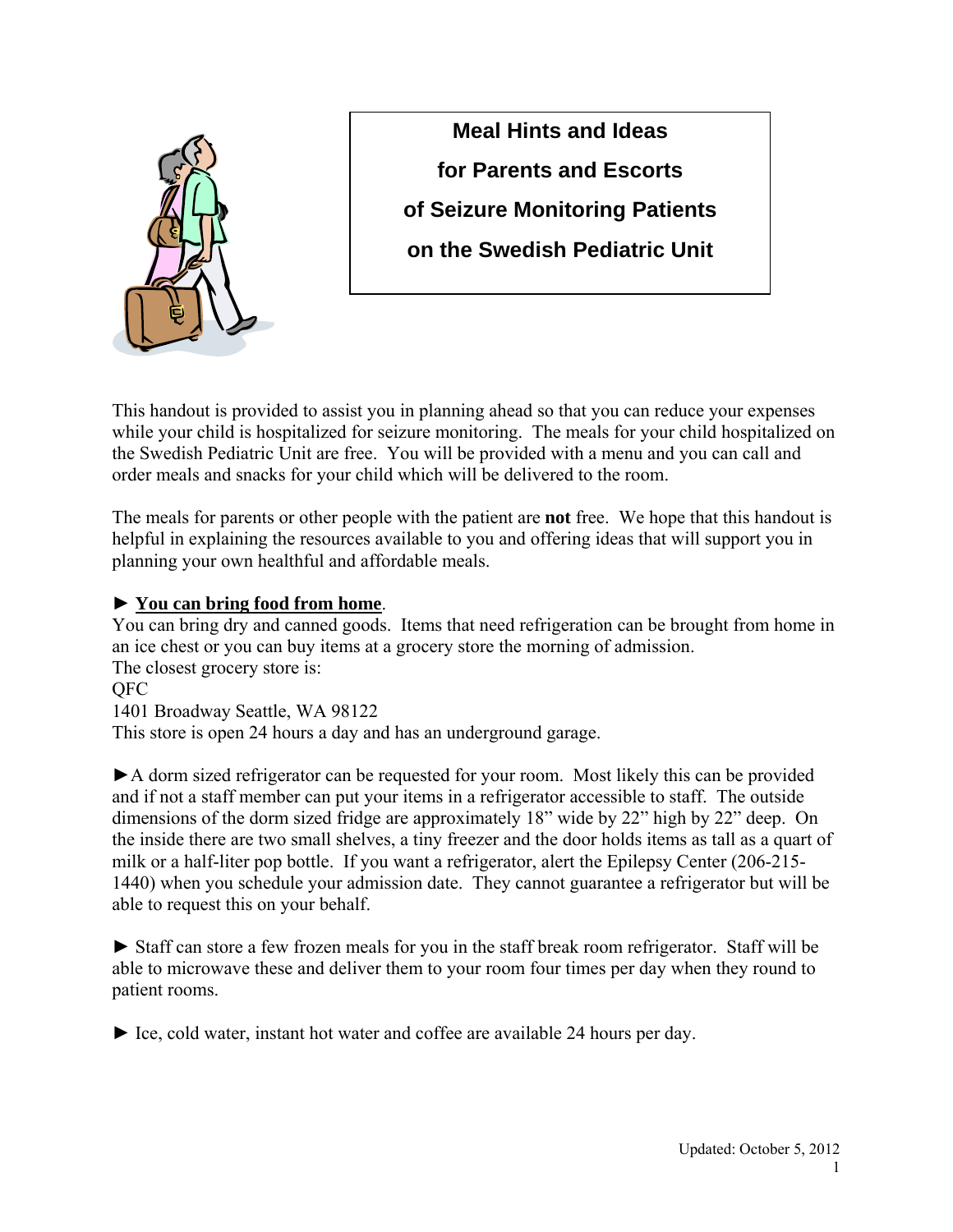## ► **You can purchase your meals by going to the hospital cafes**

Swedish has two cafes on the Swedish First Hill Campus. You can pay for your food at the cafes with cash, credit or debit card. The Market Café is the main cafeteria with the most menu options.

The Market Café is open 6:30am-7:30pm seven days/week.

The Lobby Café is open 6:30am-2:00 Monday-Friday except holidays.

 The Market Café has a toaster and microwave that you can use. You can eat there or take a tray and return to your hospital room.

 If you are the only person with your child, coordinate your absence from the room with the hospital staff.

### ►**You can purchase food to be delivered to your room**

You can order food to be delivered to your room through a service called A la Carte Dining. Payment is by cash only. A visitor's menu with prices is enclosed.

Here are some ideas of how you can lower the expense of your meals while you are staying with your child. Pack these items in a wheeled suitcase making them easy to bring with you to the hospital.



Beverages

- Coffee is available on the pediatric unit.
- Instant hot water for tea (from hospital supply) and cocoa mixes (provided by you)
- Ice and cold water for instant drink mixes
- Pop Bring a 12-pack of cans of pop. This will cost less than purchasing pop from the café or vending machines.
- Fruit juices and milk can be can be kept in the fridge in quart or half liter sizes.



Fresh Fruits and Vegetables

● Apples, oranges, grapes and bananas can be kept on a shelf or cupboard in the room without refrigeration.

• Small bags of baby carrots and other cut vegetables can be kept in the room fridge.